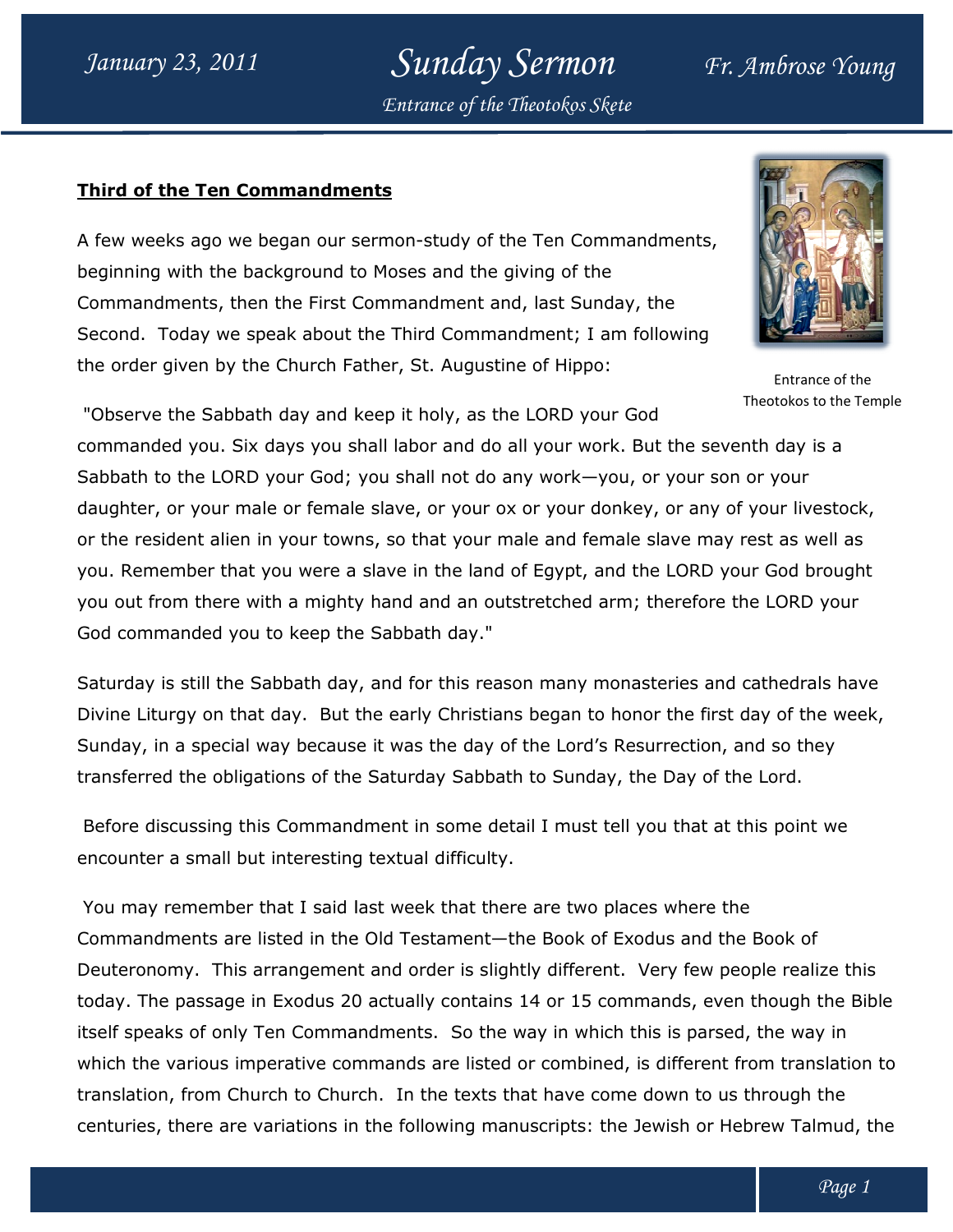### January 23, 2011 Sunday Sermon Fr. Ambrose Young Entrance of the Theotokos Skete

Anglican or King James translation, some of the Reformed Protestant works, the Lutheran, and the Catholic/Orthodox Christian translations.

You might be interested to know that the Talmud;which is the Jewish commentary on the Torah (the first five books of the Old Testament) dates to at least the Third Century A.D. And in this version verses 1 and 2 of Exodus 20 are considered the First Commandment, and then verses 3-6 are combined as the Second Commandment. The oldest surviving text of this, however, is from Philo of Alexandria and Josephus, in the first century. They ended the first commandment after verse 3 and grouped verses 4-6. As I said, I'm following the numbering given by St. Augustine; this is because I feel it more readily lends itself to explication and sermon-making.

Before going into the commandment about keeping the Sabbath, I want to point out that there is really one verse in Scripture that we need to *always* keep in mind as the foundation of all the other Commandments. This is from the Gospel of St. Matthew (5:17-18), where the Lord says: "Think not that I am come to destroy the law, or the prophets: I am not come to destroy, but to fulfill. For verily I say unto you, Till Heaven and Earth Pass, one jot or one tittle shall in No Wise Pass from the Law, till all be fulfilled."

What is a "tittle"? In Hebrew it is a very small distinguishing mark, such as a diacritical sign or a dot. This is something small and seemingly insignificant; except it *isn't* insignificant. In other words, the Commandment to fully submit to the Sabbath rules has not been abolished but, for Christians, it has been transferred to Sunday and, believe it or not, is still in full force!

Seventh-day Adventists, Seventh-day Baptists, the United Church of God, and some other churches disagree. They claim that meeting for worship on Sunday originated in paganism, because worship of the sun god took place on Sunday. So these groups insist on keeping Saturday as the Sabbath, believing that none of the Ten Commandments can ever be abolished or changed in any slightest way, in spite of the Lord's instruction that He has given all power in heaven and on earth to His Church. These are folk, of course, who do not believe in the authority of Christ's Church.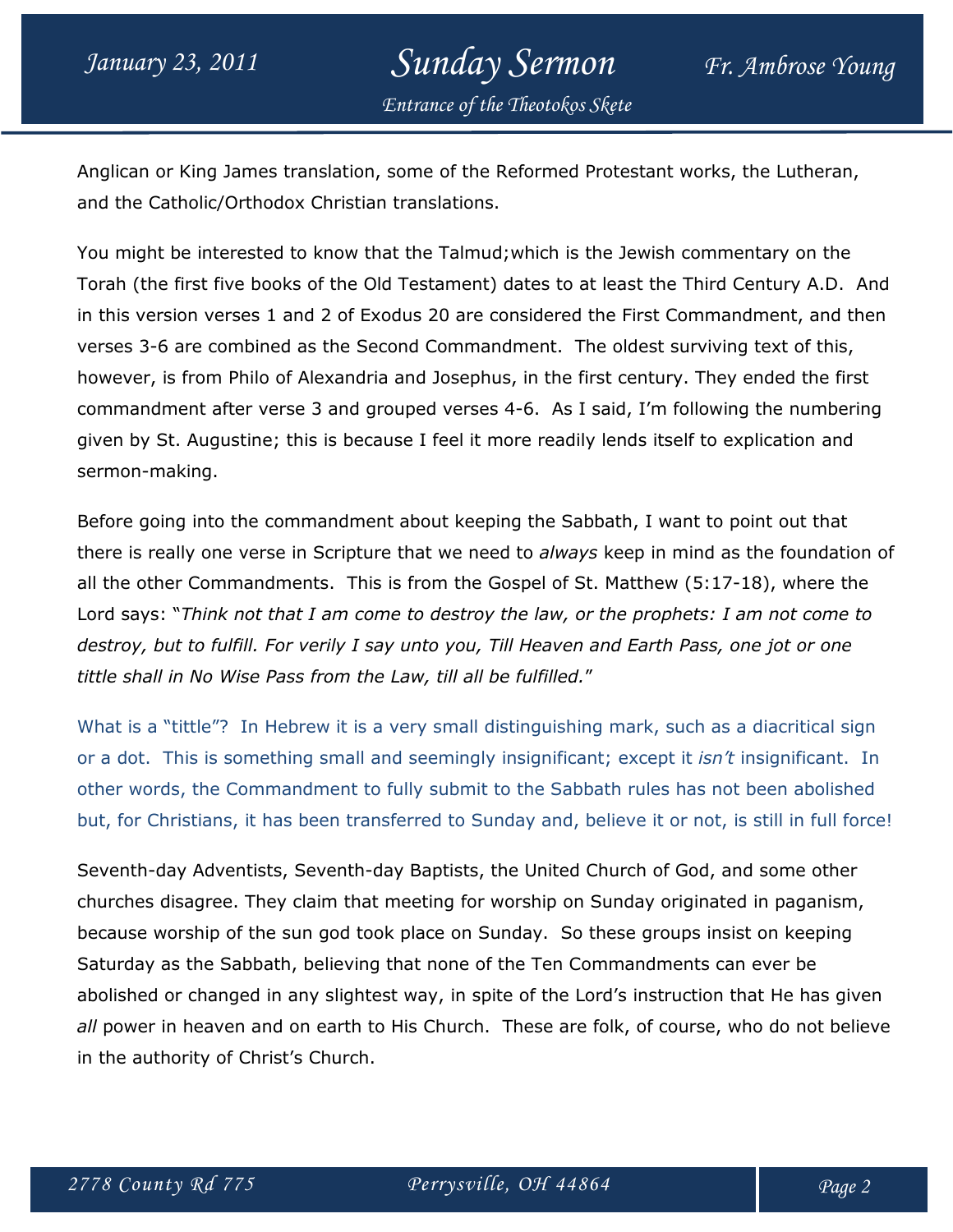## January 23, 2011 Sunday Sermon Fr. Ambrose Young

Entrance of the Theotokos Skete

The dictionary tells us that a commandment is a command, an order, an edict, a decree. In other words, it is to be obeyed without hesitation, and this is true for this commandment as well, even though its full observance was switched to Sunday. The Talmud, which, as I said, is the Jewish commentary on the Torah, actually contains hundreds more commandments more than 600, as a matter of fact. Jewish belief holds that the observance of all these commandments is for Jews only, while the Ten Commandments were binding on all human beings. In the era of the **Sanhedrin**—the Lord's own time--transgressing any one of seven of the Ten Commandments carried the death penalty, the exceptions being honoring your father and mother, saying God's name in vain, and coveting. This should be a rather serious consideration for us today, in our very lax and casual time.

 So how are we Orthodox Christians expected to "keep holy the Lord's Day"? First, we must deal with the very real fact that in our times many people *must* work on Sunday; they have no choice if they are to support themselves and their families. (When I was a kid no stores were open on Sunday, only gas stations, restaurants and movie theatres. But, in the service of increasing materialism and greed, this has all gone by the wayside in the last 40 years as we have steadily moved away from Christianity as a barometer of how to live). I note that in England, Christmas Eve day is only a half day, because it is expected that everyone will go home to their families. So even stores, pubs, gas stations, and restaurants (except in hotels) are closed, and public transportation ceases to function at noon on that day. Nothing resumes until the  $26<sup>th</sup>$ . So those who wish to go to church but have no transportation of their own, sign up for car pools at their church.

But having to work on Sunday does not excuse us from observing the day in every other way possible. For example, not shopping or doing any but the most necessary business on that day, unless there is an emergency. Keeping the whole day—even while at work—in a specially somber and prayerful way, frequently lifting up one's mind and heart to God (which we should be doing every day, anyhow). Orthodox Christians can read the  $Typeica*$  as well as the appointed Epistle and Gospel for the day, even if they have to work all day! There are all kinds of ways in which to hallow a working Sunday, truly setting it apart from other days of the week.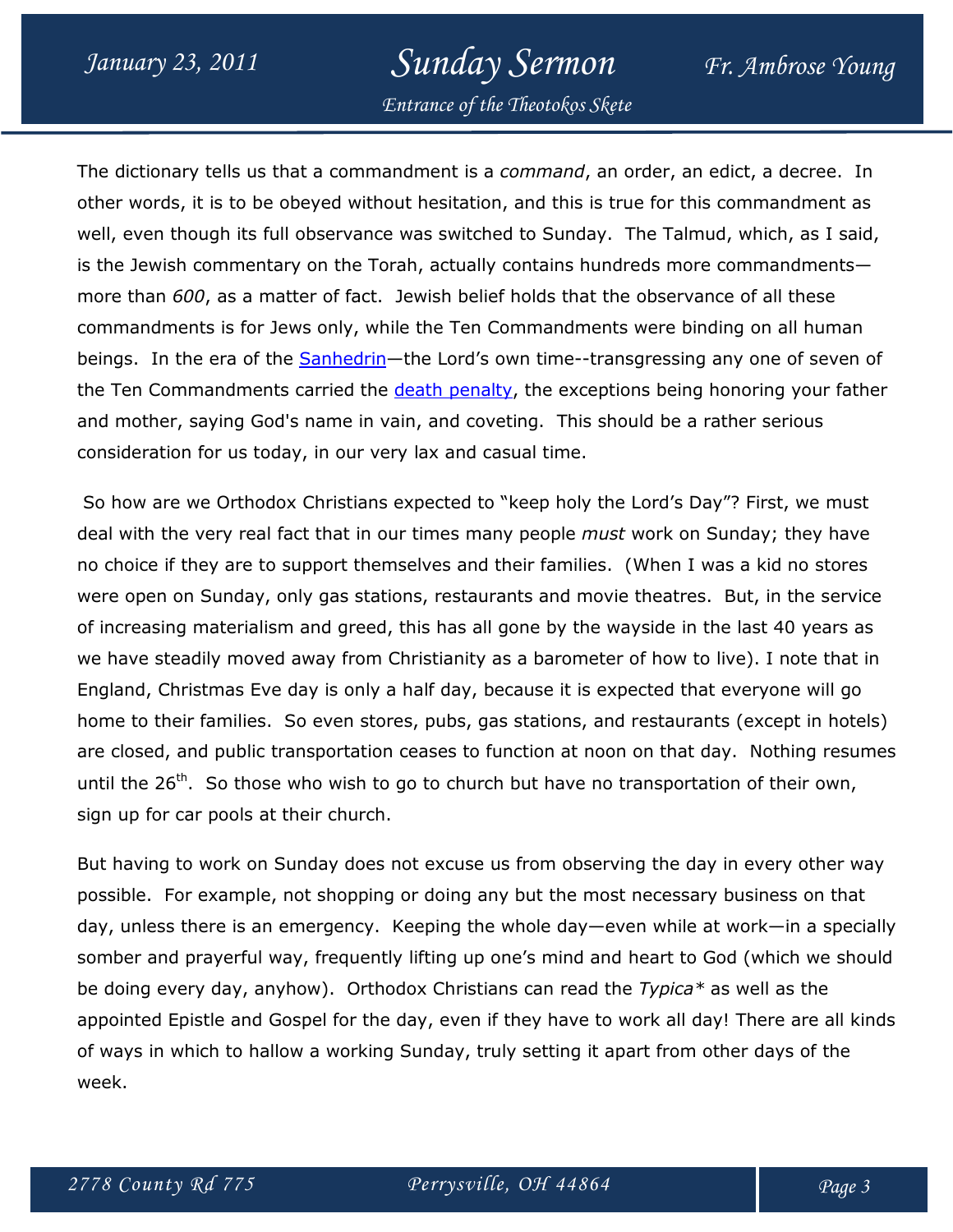## January 23, 2011 Sunday Sermon Fr. Ambrose Young

Entrance of the Theotokos Skete

When I was a boy I remember my grandparents' generation: among those who were religiously observant, even if they didn't necessarily always go to church, there was no work done on Sunday—no yard or housework or anything else; it was truly a day of rest. Usually Sunday meals were cooked the day before and on Sunday only the dishes were washed after meals. Reading the Bible at some point was a given, and not until Sunday evening was the radio or TV turned on. This kind of respect for the Commandment was deeply imbedded in our culture in those days. Now, alas, all completely gone as our society and culture descends even more deeply into secularism.

For those Orthodox who can do so, however, attendance at Divine Liturgy on Sunday is a necessary given, for by doing so we are honoring the day in its most important and special way, putting God first in our lives, especially when we can receive Holy Communion in a worthy manner. It will perhaps come as a surprise to many that it is a serious sin, to be confessed, to miss Liturgy on a Sunday without a good reason—such as illness, work, or weather. In the time of the Church Councils, anyone who missed Liturgy without sufficient reason for three Sundays in a row was considered self-excommunicated. We have come a long way since then, and it has been a path *upwards*, but *down*.

You see, followers of Christ understand that we must give or dedicate a certain portion or tithe of ourselves and our time to God. We tend to think of tithing as meaning giving ten percent of our income to God, and indeed this meaning is found in Scripture. We forget that we are also to tithe our time, and our talent, as well as our treasure. Tithing among the Jews had already existed for long centuries before the God gave the Ten Commandments.

How do we give of our talent? Well, each of us has talents. Not all are the same. Some may be successfully businessmen and women who can make important contributions to the material welfare and growth of the parish. Some may have a special gift to work with children and youth; others are superb at cooking and baking or outreach to the needy in the parish and beyond—but all have something, no matter how small, they can give to God through the parish.

How do we give of our *time*? Part of this is obviously in volunteer work at the parish or other church venues. But part of it also concerns time spent at church services and time in prayer